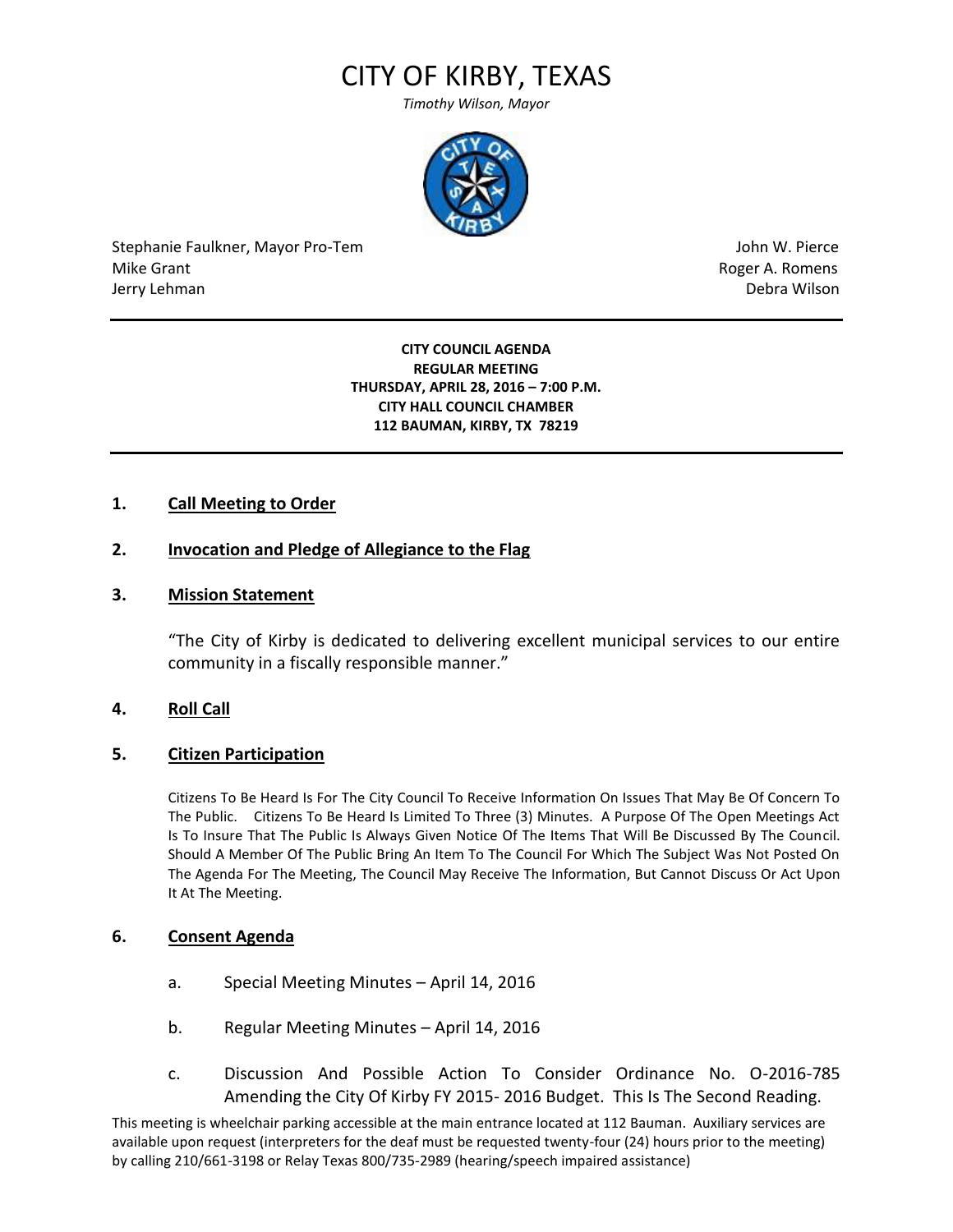d. Acceptance Of Quarterly Financial Report – January 2016 Through March 2016

# **7. Presentations**

a. Rosillo Creek Drainage Project Update – Leonard Adame, Bexar County

# **8. Discussion And Possible Action**

- a. Discussion And Possible Action To Consider Ordinance No. O-2016-784 Amending Sections 113.01 And 113.02 Of Chapter 113 Of The Code Of Ordinances Of The City Of Kirby, Texas To Adopt By Reference New State Rules For Food Establishments. This Is The First Reading.
- b. Discussion And Possible Action On City of Kirby Employee Personnel Policies Manual
- c. Discussion And Possible Action To Consider Commercial Solar License Agreement For Property Located At 5560 Duffek Dr., Kirby, TX 78219
- d. Discussion And Possible Action To Consider Ordinance No. O-2016-786 Defining And Regulating Solicitors Of Services, Funds Or Property For Charitable Or Non-Profit Purposes, Itinerant Merchants, Itinerant Vendors, Peddlers And Persons Selling Or Taking Orders For Goods, Wares, Merchandise, Services, Photographs, Or Subscriptions To Same, And Providing Penalties For Violation Of This Ordinance, And Repealing Ordinance Number O-348. This Is The First Reading.
- e. Discussion And Possible Action Regarding 2016 Municipal Pool Plans
- f. Discussion And Possible Action Regarding Adopt A Spot Program
- g. Discussion And Possible Action To Consider City of Kirby Branding And Marketing
- h. Discussion And Possible Action Regarding Employee Pay Scales
- i. Discussion And Possible Action To Appoint Kimberly Keene To The Parks And Recreation Committee To A Term Expiring October 1, 2017

# **9. Department Updates**

- a. Administration
- b. Public Works
- c. Finance
- d. Fire
- e. Police

This meeting is wheelchair parking accessible at the main entrance located at 112 Bauman. Auxiliary services are available upon request (interpreters for the deaf must be requested twenty-four (24) hours prior to the meeting) by calling 210/661-3198 or Relay Texas 800/735-2989 (hearing/speech impaired assistance)